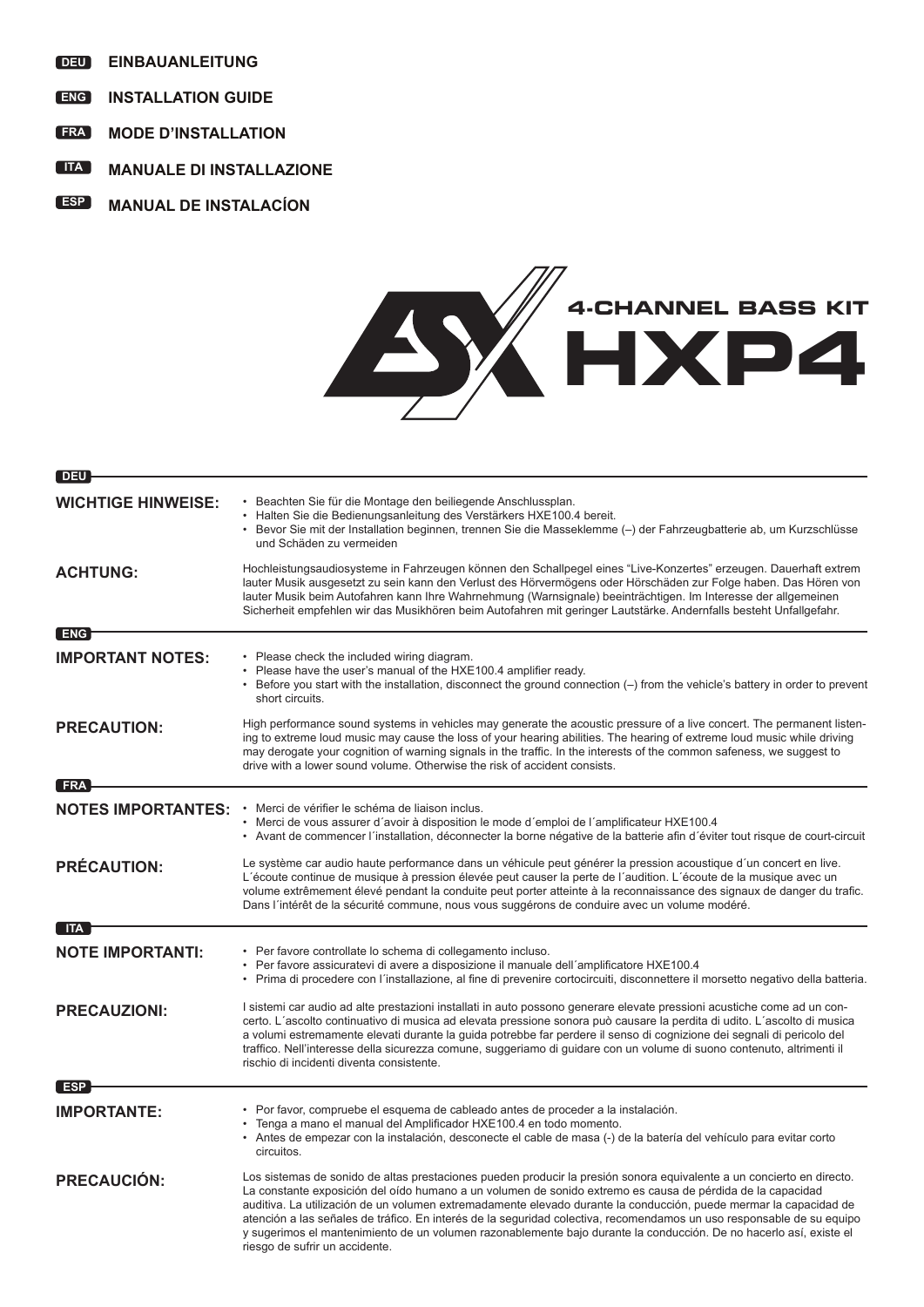

**ALTAVOCES\*\*** Si es necesario consulte el manual de sus altavoces

\* opcional

**E**

\*\* no incluido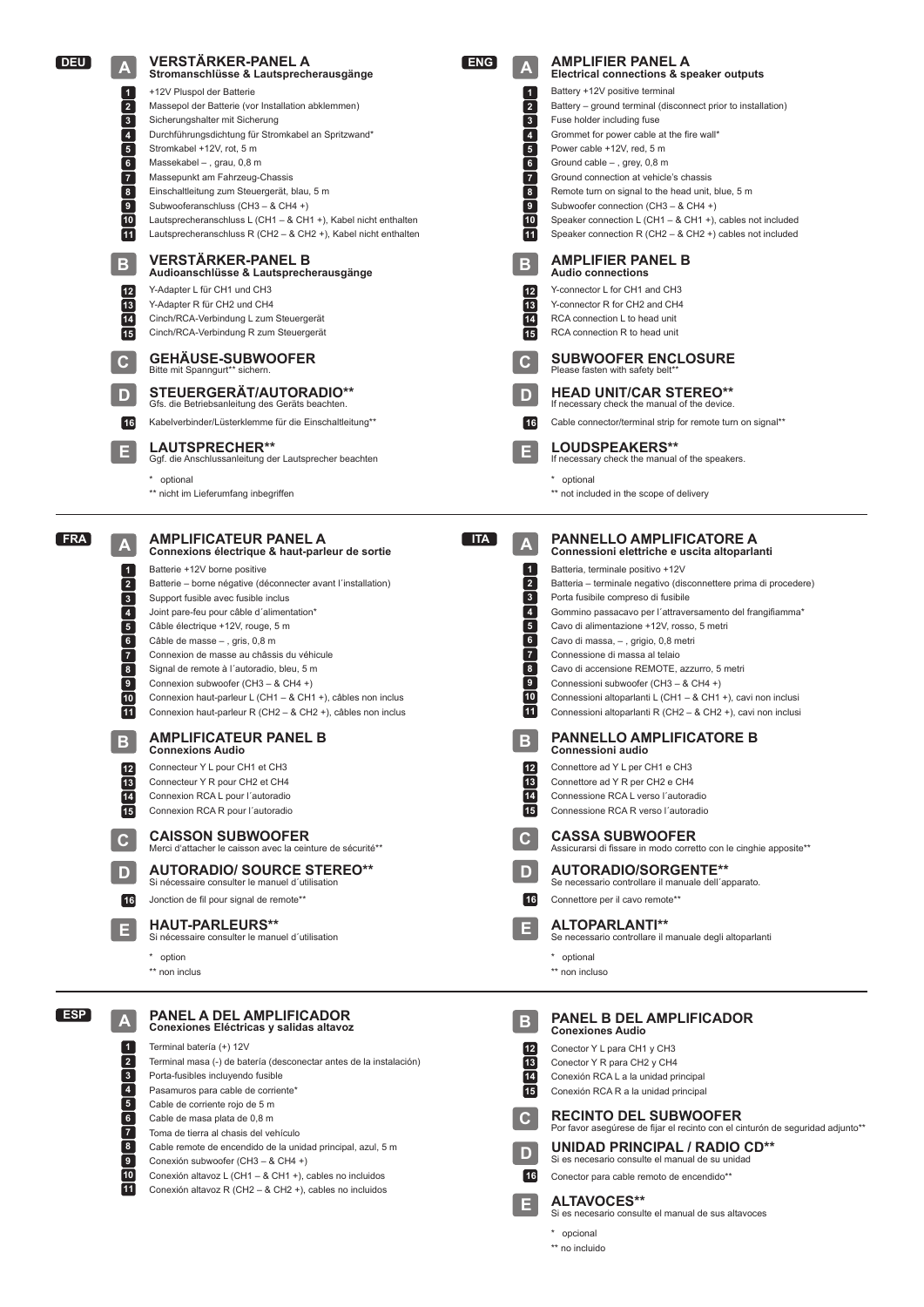